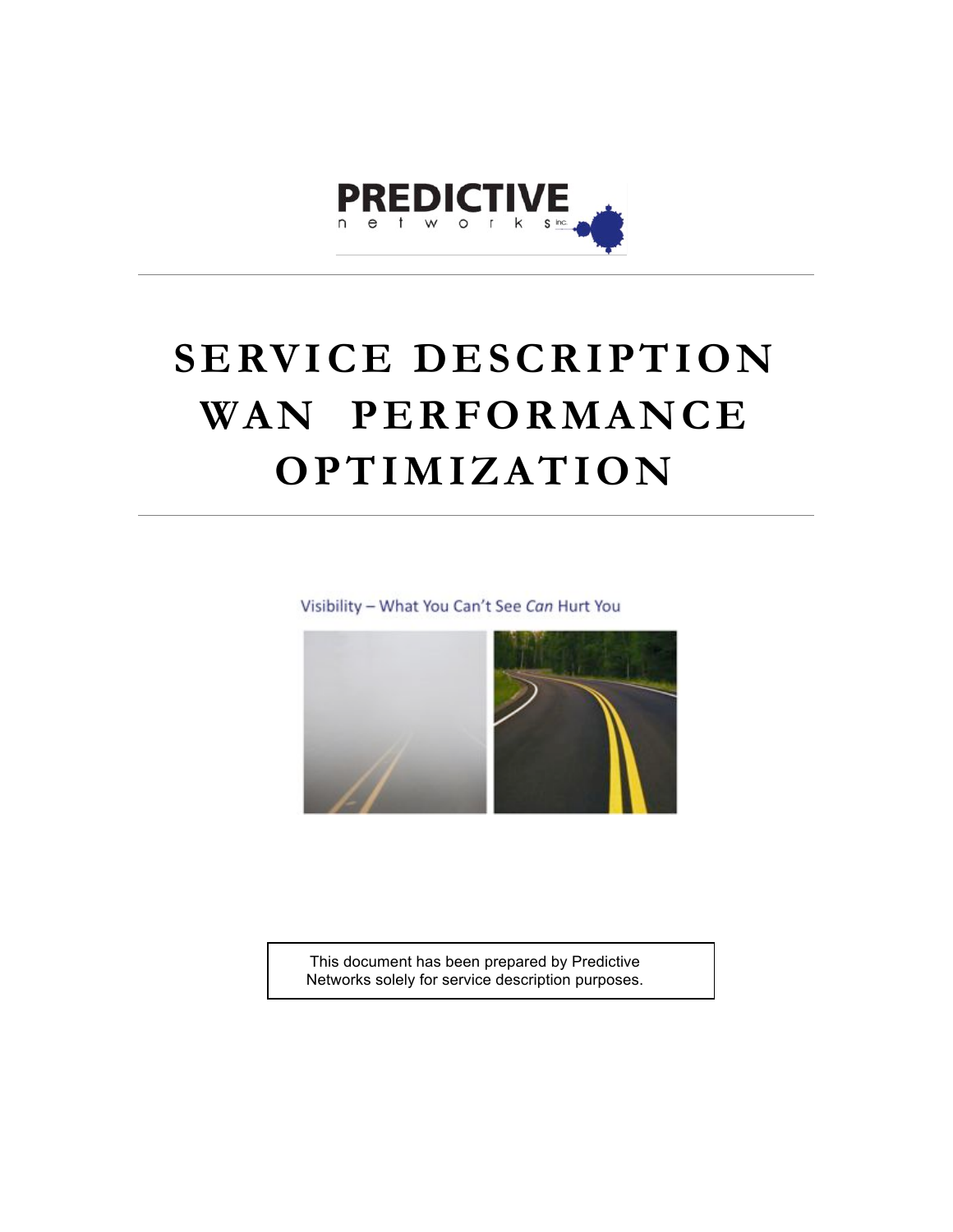

## **INTRODUCTION**

This document outlines the service description of Predictive Networks' Application Performance Optimization services.

The objective is to enable corporation to obtain more granular insight into application performance and network load characteristics of the WAN connected locations, through a centralized device deployment.

Today's wider issue of application delivery and visibility has become very complex.



Many different types of applications are demanding resources from the shared Wide Area Network services. It has become increasingly more difficult to distinguish business from recreational traffic. It is becoming apparent that increasing bandwidth capacity is not a solution for seamless delivery of business critical applications over the WAN.

Research by the Aberdeen Group has shown in their WAN Optimization report that issues such as visibility into application performance and end-user experience as well as managing application performance in virtualized environments is becoming more prevalent. It also showed that Application Performance Management increases in bandwidth requirements due to rollouts of new applications and lack of visibility into application performance were the top two concerns that organizations have for application performance management.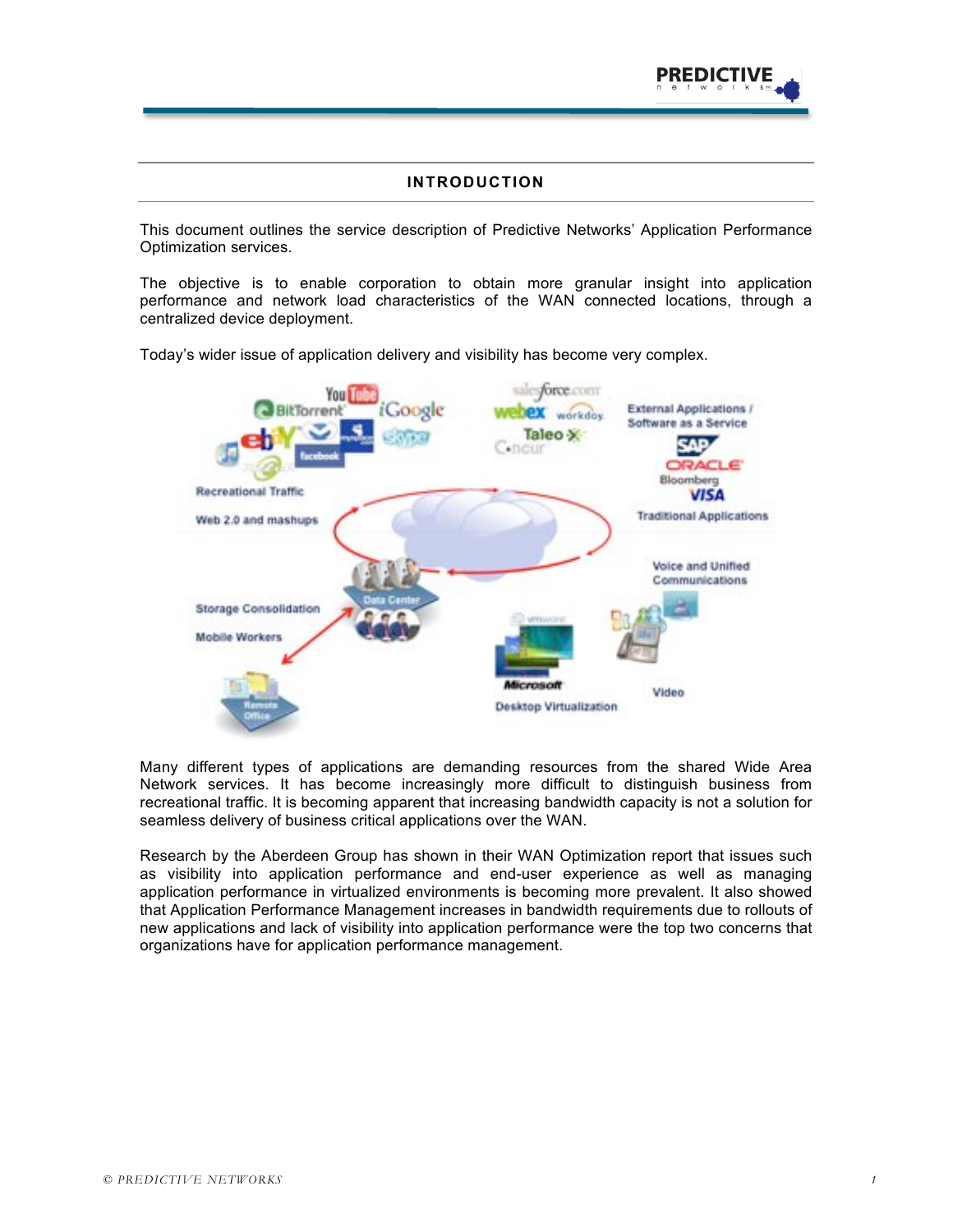

Predictive Networks has build a unique and state of the art solution addressing Visibility, Control and Optimization of WAN-based application infrastructures. Predictive Networks has the technology, experience, and services in place to manage performance in a structured way and achieve the following goals such as:

- Achieve an improved and more consistent user experience for some business critical applications globally
- A more cost efficient capacity planning of network bandwidth
- Improve on reactive and pro-active fault management regarding application performance and availability
- Increased visibility/understanding of application behavior and performance

#### **Areas of Cost Savings and Cost Mitigation**

This document details how we deliver insight into WAN application usage characteristics enabling corporations to

- determine the true operational usage per remote site per application
- review the monthly cost of the WAN
- avoid unnecessary investments in application acceleration technology and associate maintenance cost
- reduce support staff.

Each assignment entails a modular approach; the implementation will include a baseline of the WAN application infrastructure using a single application visibility probe on the WAN connection between the server network and the WAN and professional services with data analysis and a monthly report and can be expanded to multiple deployment of application performance optimizers and accelerators.

Enjoy reading this positioning paper

Kind regards, Predictive Networks

Wilfried van Haeren President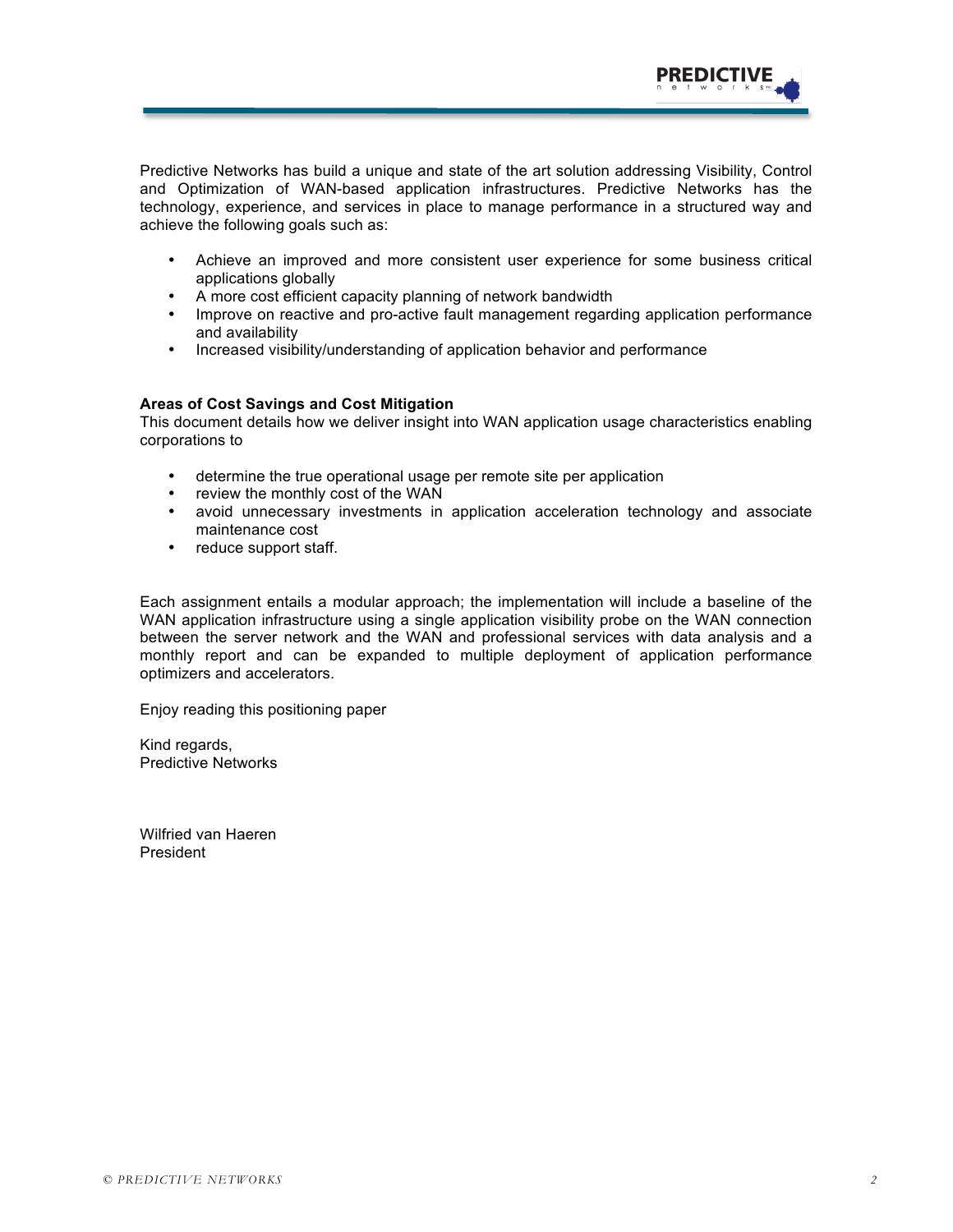

### **1. UNIFIED PERFORMANCE MANAGEMENT**

#### *Take Charge of Your Network and Applications*

With network traffic growing exponentially, application performance and WAN optimization are two of the biggest IT challenges that organizations face. Until now, network managers and administrators lacked a comprehensive solution for monitoring and managing network resources and bandwidth while meeting user expectations for fast application response. Exinda revolutionizes the way organizations manage their network by offering an affordable and easy to use appliance that delivers visibility, control and optimization.

#### *Unified Performance Management*

Many organizations rely on a number of different point solutions for network monitoring, reporting and application acceleration. This approach adds complexity and increases the administrative burden on IT staff.



With the Unified Performance Management (UPM) solution, all of the core capabilities needed to effectively manage a WAN are incorporated into a single network appliance. These tightly integrated capabilities include real-time monitoring, reporting, traffic control, optimization and intelligent acceleration. Users can toggle between a simplified or advanced interface and may also choose a centralized management platform for controlling multiple appliances across the network.

The outcome of UPM is to enable corporations to obtain more granular insight into application performance and network load characteristics of the WAN connected locations, through a centralized device deployment.



**Predictive Networks** as Gold Partner of Exinda has the technology, experience, and services in place to manage performance in a structured way which results into:

- An improved and more consistent user experience for some business critical applications
- A more cost efficient capacity planning of network bandwidth
- Increased visibility and understanding of application behavior and performance.

*© PREDICTIVE NETWORKS 3*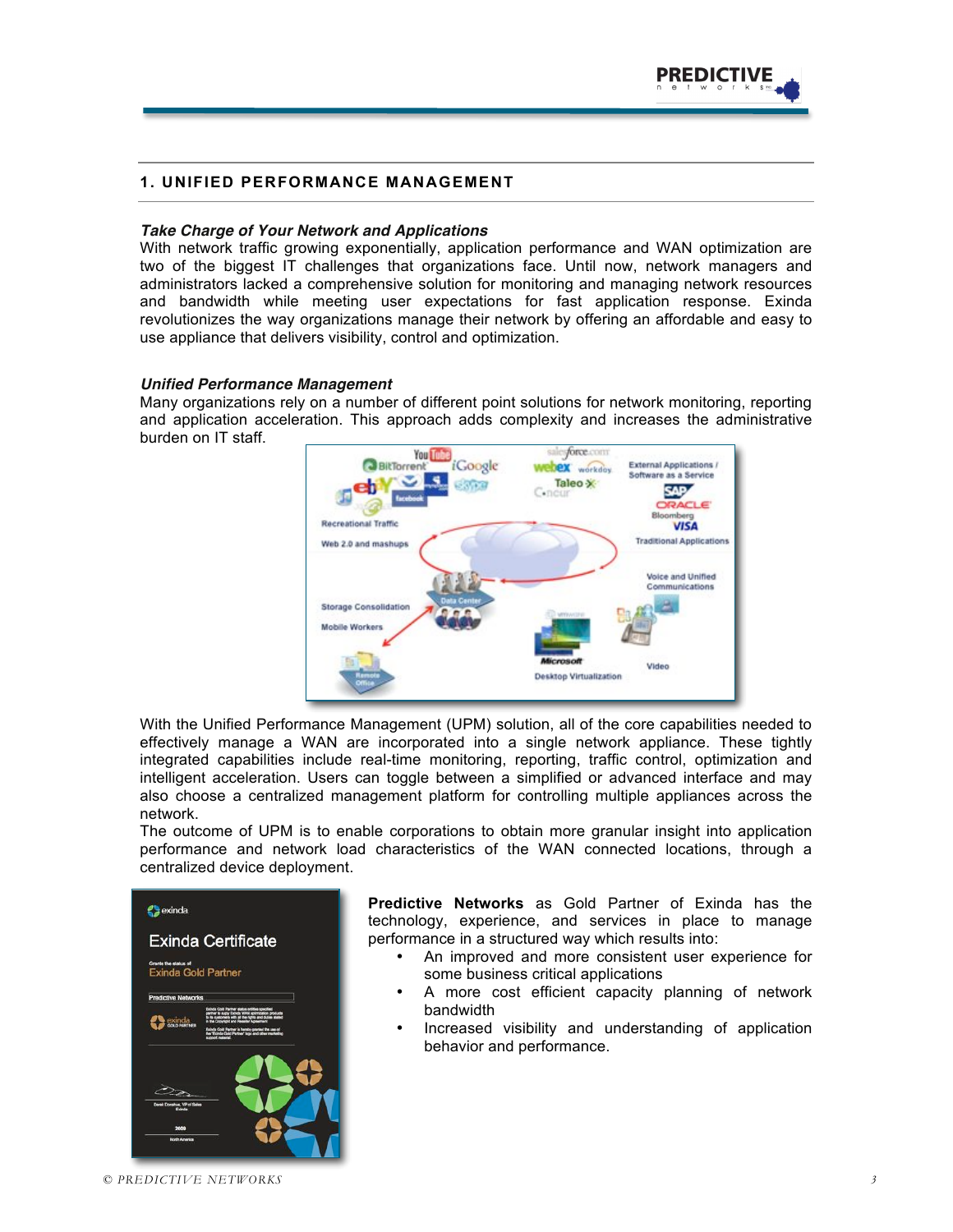

# **2. OVERVIEW EXINDA**

Exinda is a global provider of WAN optimization and application acceleration products. The company has helped over 2,000 organizations worldwide reduce network operating costs and ensure consistent application performance over the WAN.

With a single Exinda appliance, organizations can effectively monitor, manage and optimize their entire network. Unlike other solutions, Exinda requires no additional modules or add-on components. This makes Exinda not only more affordable but faster to implement and easier to manage. The complete, purpose-built Exinda solution allows network managers to spend their time optimizing the network instead of managing the various point solutions themselves.

#### **The Exinda Value Proposition**

The proposition consists of

- Integrated network visibility, control and optimization in a single "plug-and-play" appliance
- Affordable, all-in-one solution accelerates deployment, reduces complexity and lowers total cost of ownership (TCO).
- Market-leading support for Microsoft Active Directory ensures fine-grained visibility and control down to the individual user level
- Service Delivery Point (SDP) provides centralized management from a single interface

The hardware platform consists of the x700 series for monitoring and optimization and the x800 series, which includes Acceleration.



On October 12, 2009 Exinda announced its new top-of-the-line WAN optimization platform, the Exinda 8760. It tops out at 5 Gbps, the first WAN Optimization devices to break the 1 Gbps barrier. With Exinda's architecture, customers can scale from 100 Mbps to 5 Gbps on a single appliance that supports a range of optimization features, including application visibility, QoS, protocol optimization and acceleration.

The Unified Performance Management program by Exinda consists of: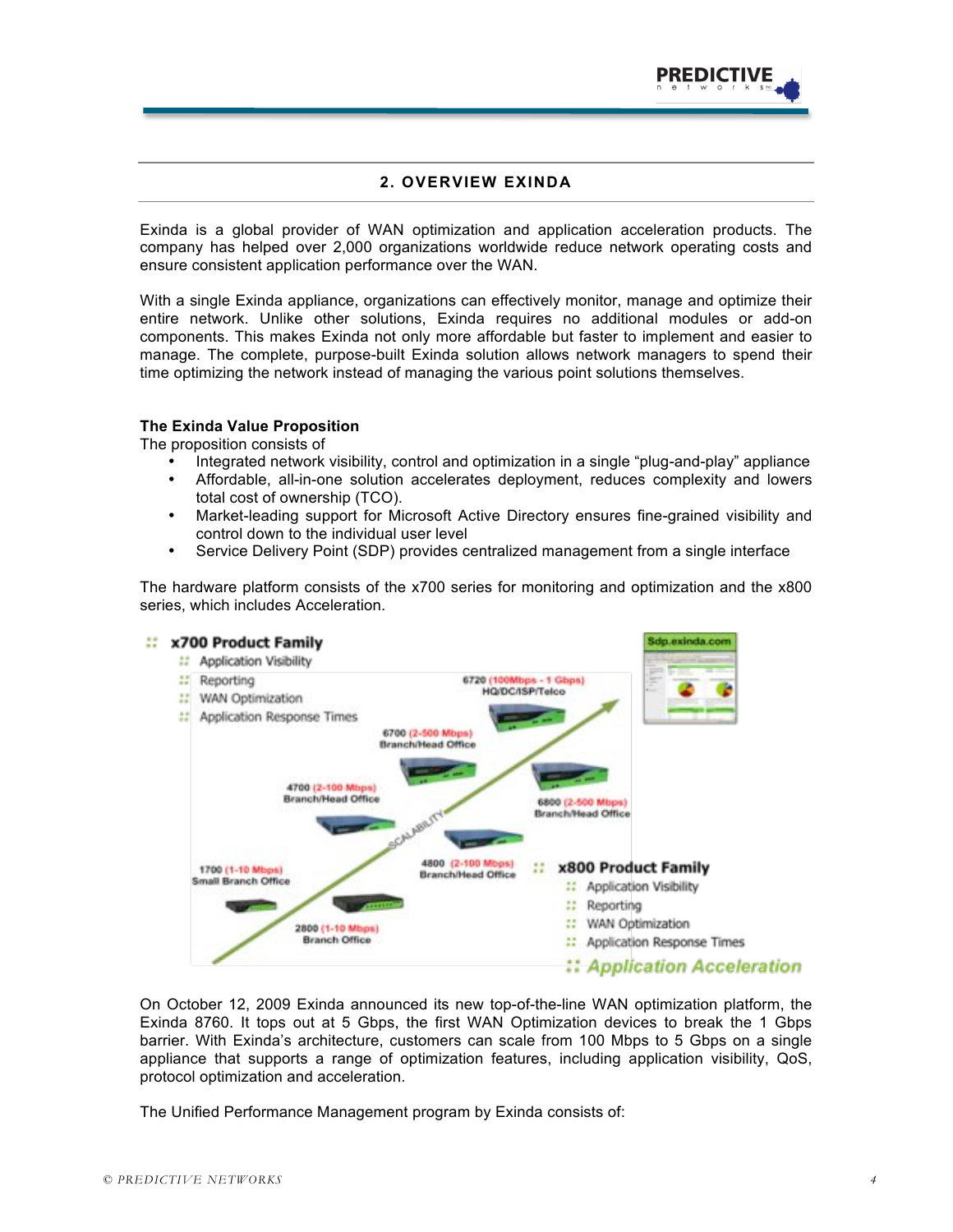

Tep 10 Out

## • **Application Visibility**

- o Layer 2 through 7 Monitoring
- o L7 Signatures P2P, HTTP, VoIP, Citrix, Messaging, Streaming, more
- o Behavioral Based Classification Encrypted Apps Bit Torrent, Skype
- o Deep Drill Down Inspection correlate hosts/application usage and breakdown
- o Top Talkers, Conversations
- o Real Time Monitoring
- o Application Response Time Measurements
- o Application Specific Analysis Modules



- o Layer 2 through 7 classification
- o Precise Policy-based Traffic Management and Shaping (QoS)
- o Diffserv Packet Classification and Marking
- o Hostname, URL, HTTP file Wildcard classification
- 
- o Traffic Discard/Block<br>
o Time of Dav Policies Time of Day Policies
- o Adaptive Response

o TCP Acceleration o CIFS Acceleration o WAN Memory<br>o Compression Compression

• **Application Acceleration supporting**

o Wide Area File Services (WAFS)



- **With Exinda's UPM** & Acceleration **Response Time Improvement WAN Capacity Improvement** a fuer  $\frac{\bullet}{\bullet}$
- A Scalable **Centralized Management** environment using SaaS based portal technology.
	- o Hosted service provided by Predictive Networks based out of London, ON
	- o Provision, configure, and manage devices
	- o Centralized reporting from multiple Exinda appliances
	- o Dashboard views to consolidate WAN wide data
	- o Immediate or scheduled configuration changes and software updates
	- o Multi user support with role based administration

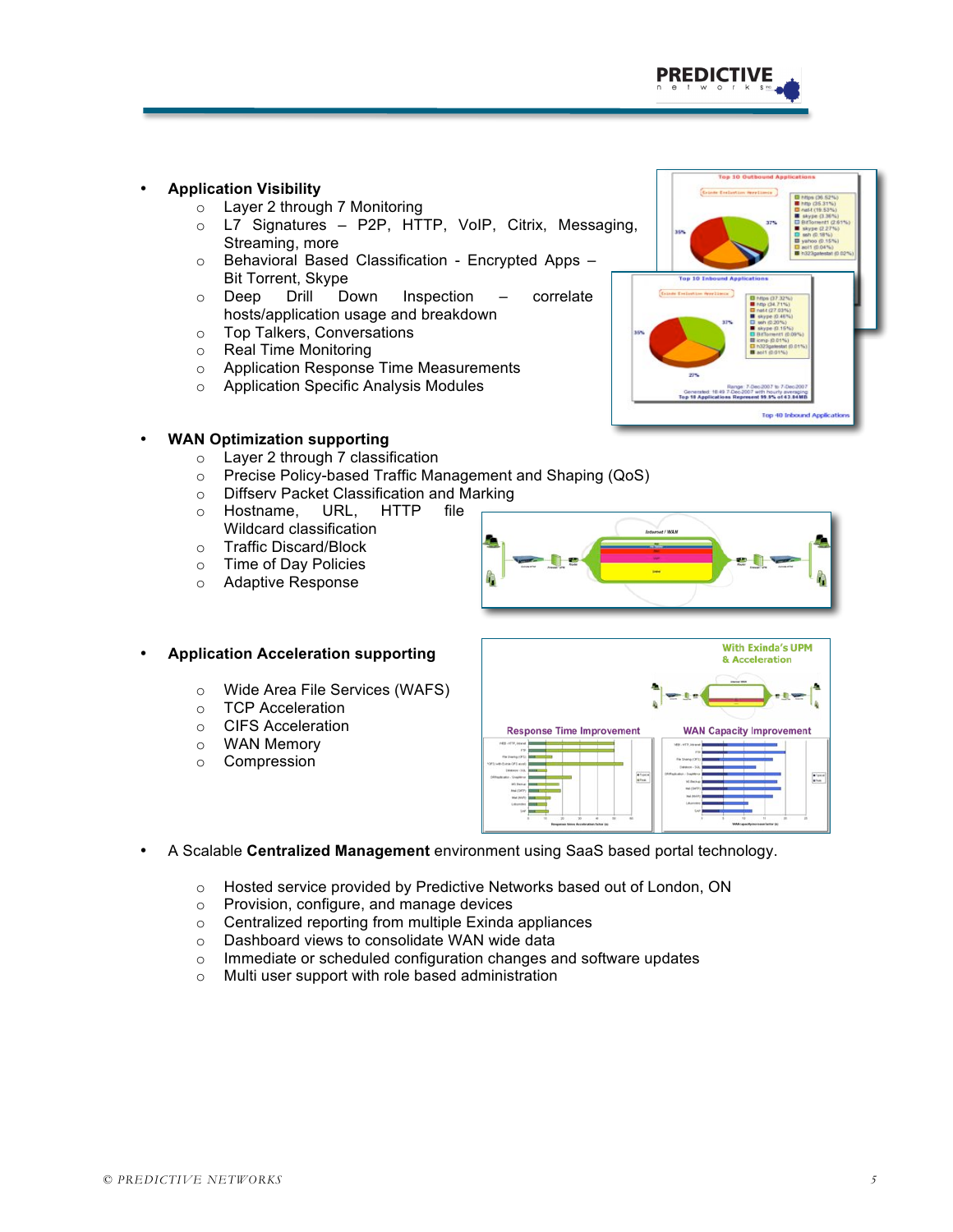

## **3. EXINDA DEPLOYMENT**

Visibility starts with monitoring the current application flows across a Wide Area Network. Devices very suitable for this task are the EX x700 series typically installed at a central data center site.

#### **Deployment outline**

The hardware devices available range from 2 Mbps link devices to 5 Gbps high-end monitoring systems.

In monitoring-only mode, it will be deployed as a non-intrusive configuration



This topology is used when customers need to monitor only, without installing the Exinda in in-line mode. The Exinda will monitor and report on all applications presented on the SPAN/mirror port. This is regularly used to perform network audits as it provides great flexibility in restricted and complex network environments.

# **FROM MONITORING TO OPTIMIZING**

An x700 series appliance as monitoring-only device can be upgraded to an application optimizer by positioning the appliance between the central switch and the outbound router enabling the appliance to work in **optimization mode**. This allows the activation of QoS on the basis of policies and application signatures. Quality of Service is an extremely powerful technique that maximizes the performance demanded by users and applications.

In optimization-mode the appliance will be deployed in-line. In many infrastructures the WAN topology is of a 'hub-and-spoke' model whereby all data flows from remote site to central data center. A single device deployed at the central location is sufficient to monitor and control all flows.

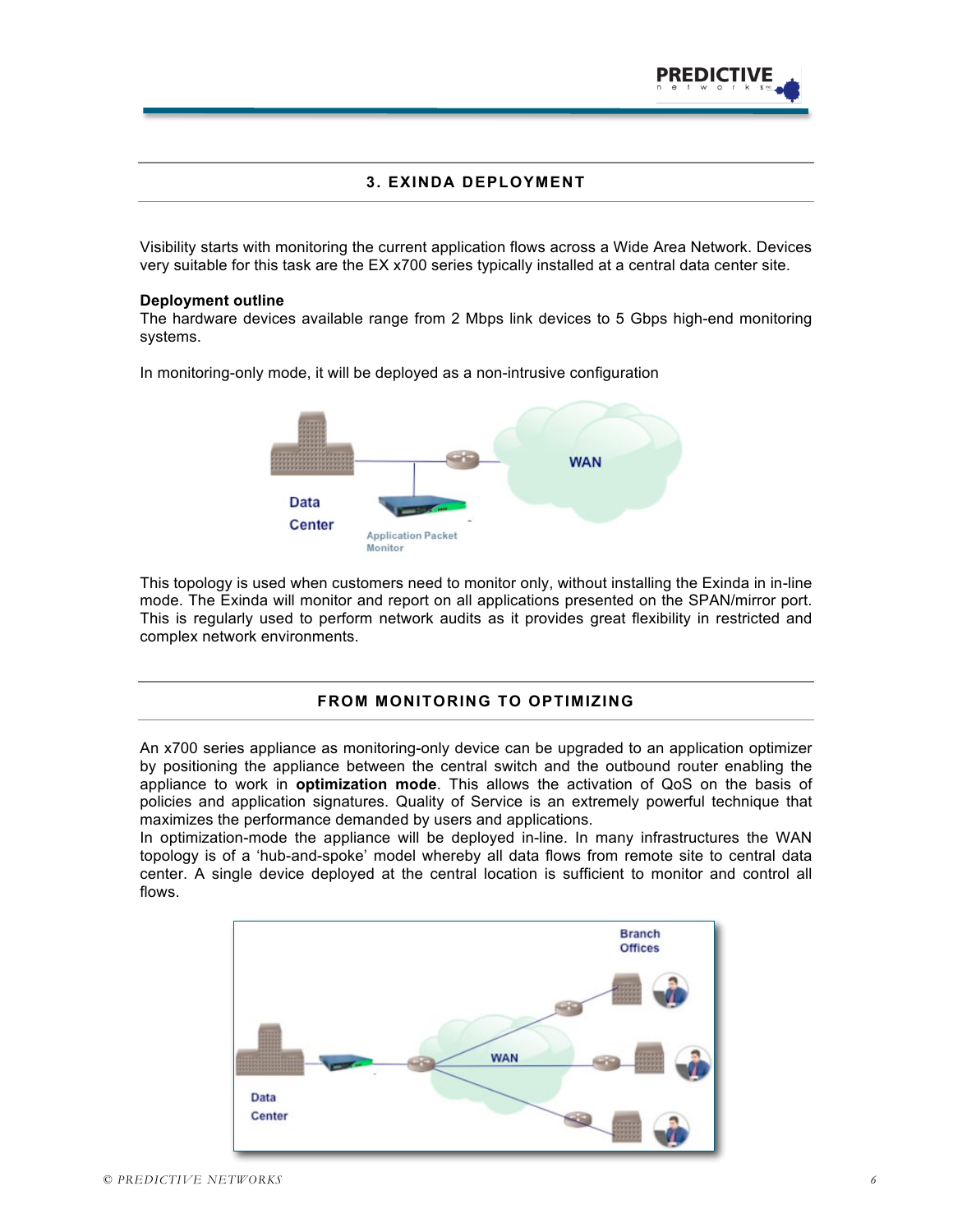

Web-based corporate applications, Thin Client and Telnet sessions can take advantage of a higher priority than a less time critical service such as File Transfer Protocol (FTP) or Email. Corporations may wish to allocate amounts of bandwidth to different divisions or business units such as a guaranteed amount of bandwidth to customer service or manufacturing applications and users. Often this reduces costs by eliminating networks designed for peaks in traffic rather than averages whilst simultaneously decreasing response time for users.

The high-end x700 appliances support multiple WAN interfaces, offering the monitoring and control of private WAN and Internet traffic to and from the main site.

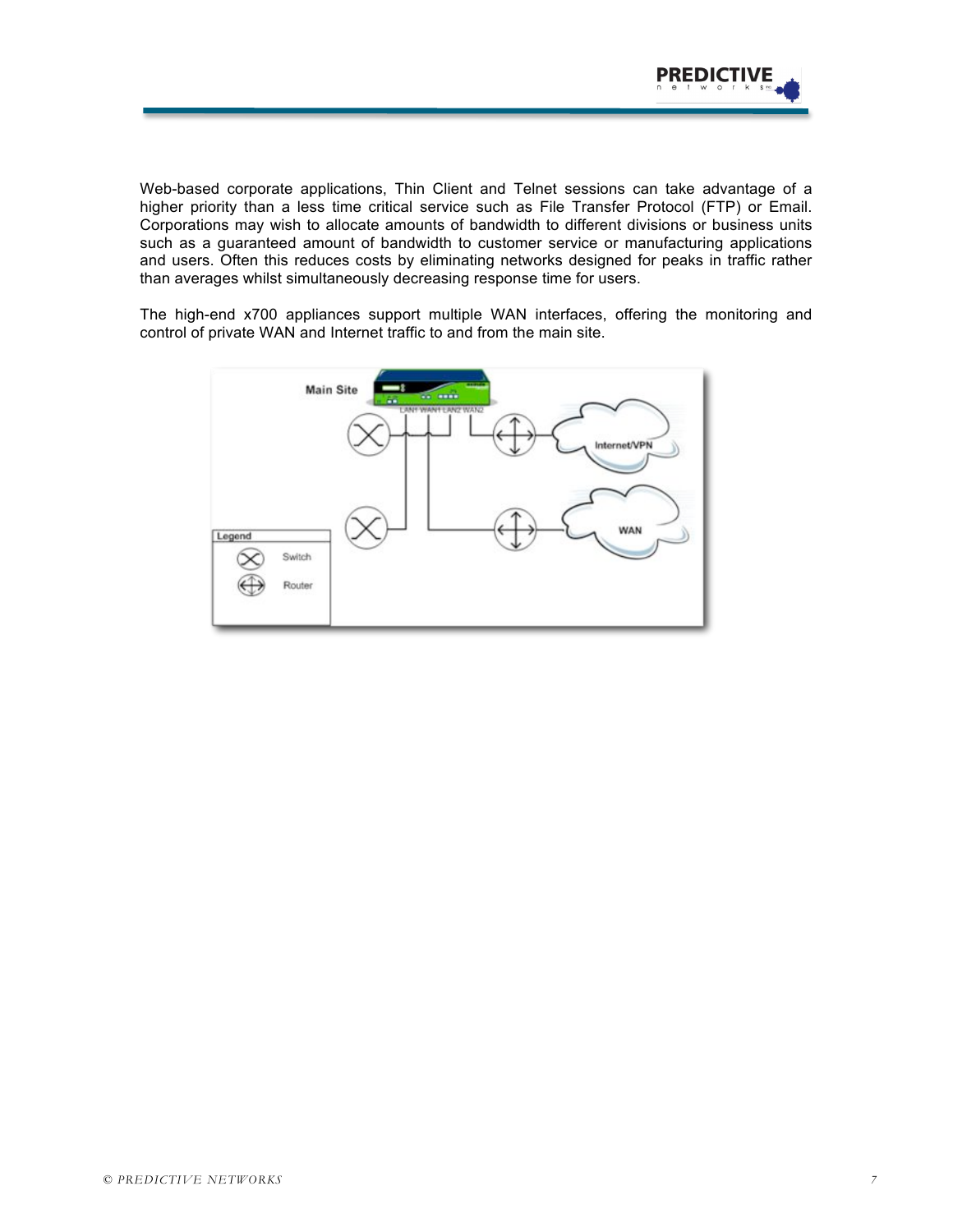

# **FROM MONITORING & OPTIMIZATION TO ACCELERATION**

In acceleration deployment, requiring 2 or more Exinda devices, the appliances will use traffic traversing the WAN to auto discover each other. Following auto discovery, and successful version negotiation, they will begin to accelerate applications between them. The acceleration happens based on Exinda's default policies. These policies can be altered using the management portal. The x800 series enable next to monitoring and optimization, the acceleration functionality.

#### *To Accelerate or not to Accelerate*

Some applications simply don't benefit from application acceleration, but do benefit from QoS. Secure applications like ssh or VoIP applications for example will not benefit from acceleration. For these applications, Exinda appliances will prioritize these and make sure they get the service they deserve.

Typical protocols that Exinda accelerates are: CIFS, FTP, HTTP, Data backups (unencrypted), Lotus Notes, Novel, Some applications that Exinda only applies QoS to are: VoIP, Citrix and other thin client applications

The appliances include a combination of  $QoS$  and acceleration policy templates. In a  $QoS$  + Acceleration template Exinda will apply a best practice policy set for controlling and accelerating applications.



The **x800 series** of Exinda offer next to monitoring and optimization also acceleration.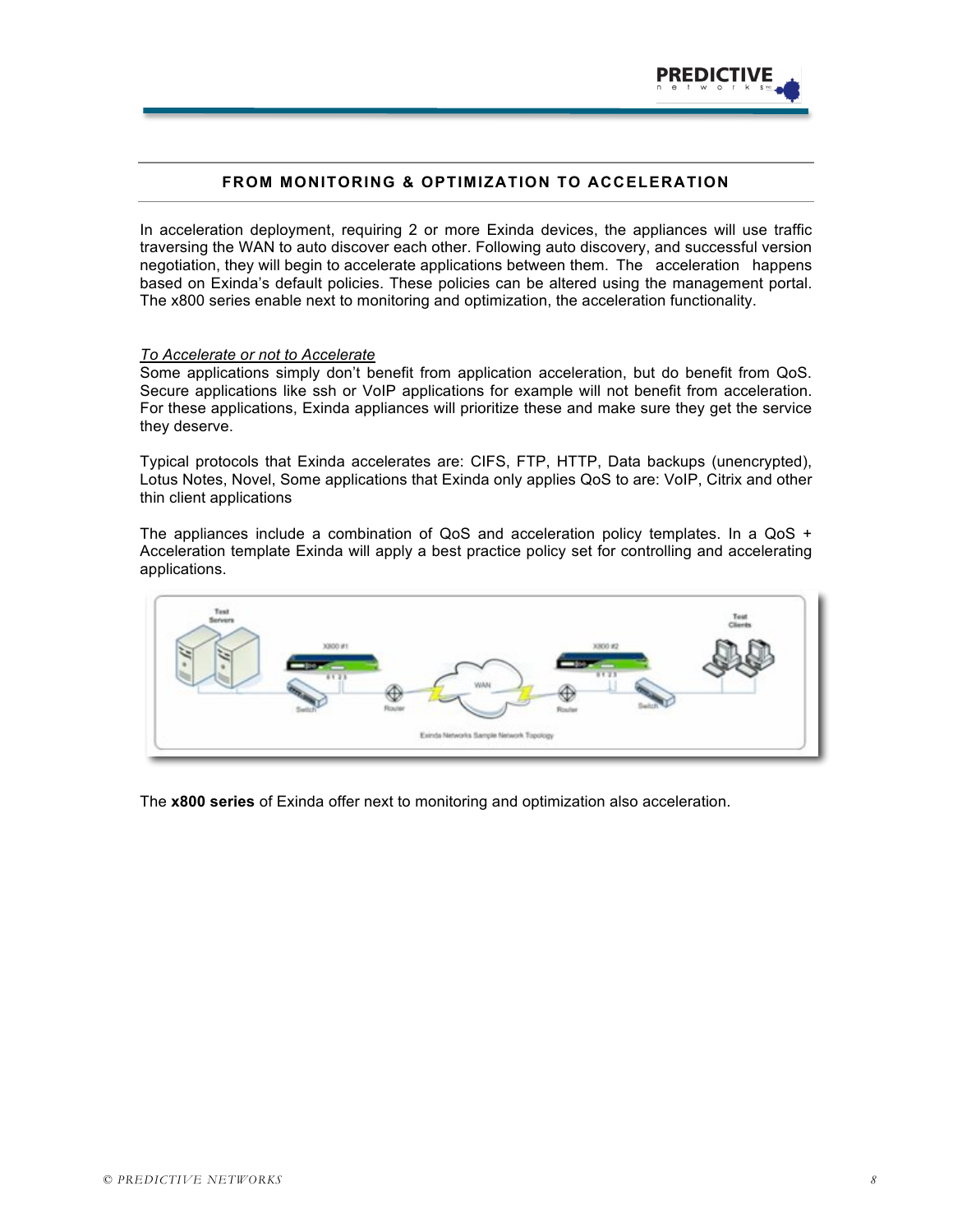

# **4. SERVICE DELIVERY POINT**

Exinda's Service Delivery Point (SDP) is available through Predictive Networks as hosted "Software as a Service" and licensed by the number of appliances to be managed. The hosted service further simplifies the WAN optimization process by eliminating the need to buy, install, maintain and upgrade management hardware and software. Since there is no capital investment, SDP offers a 70 - 90 percent savings compared to similar client/server solutions.

SDP outshines traditional centralized management systems (CMS) by eliminating the cost, risk and complexity of such implementations. SDP provides a quicker return on investment as it can be deployed quickly, typically in one week versus three months or more for a traditional CMS. SDP provides full visibility into network usage at application layer 7 while most CMS only focus on network layer 3.

Predictive Networks as **Gold Partner** offers the SDP appliance hosted at it's secure data center facility in London, ON, Canada.

Exinda's Closed Loop Networking (CLN), a combination of Exinda's traffic management appliances and Exinda's SDP, assists CIO's with addressing their three highest priority business initiatives:

- Increasing user productivity due to consistent service levels
- Providing service continuity
- Reducing ongoing operational costs





CLN and the functions that SDP offers within the CLN architecture provide an automated process to address this predicament. Continual monitoring, auto-adaptive responses and steerage adjustments provide computer controlled, comprehensive management of networks. The software dashboard and reporting function is available through the Service Delivery Point. In the pilot only one device will be deployed. The capture data is pushed to the SDP using secure HTTP (HTTPS) file transfer.





**Closed Loop Networkin**